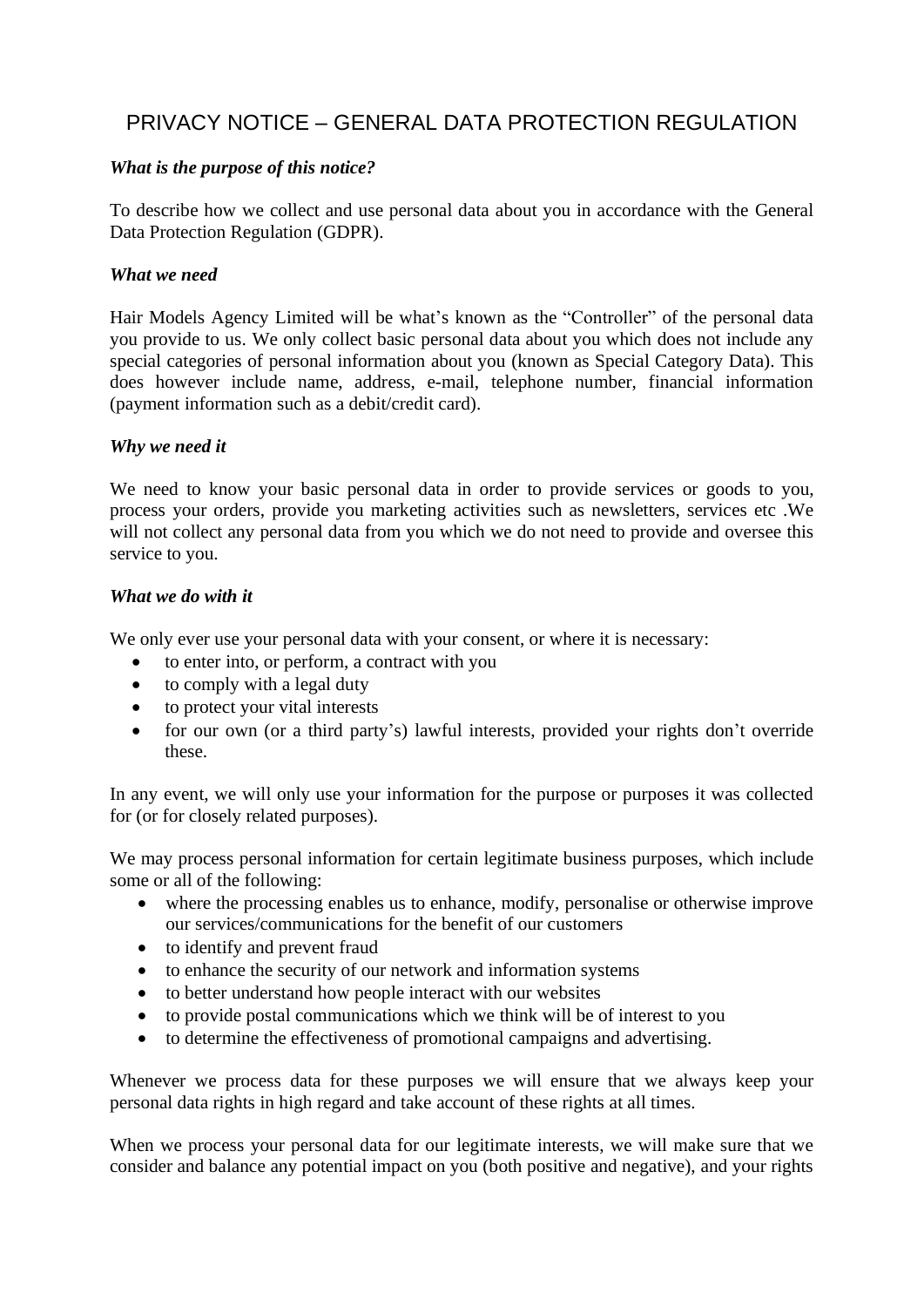under data protection laws. Our legitimate business interests do not automatically override your interests - we will not use your personal data for activities where our interests are overridden by the impact on you (unless we have your consent or are otherwise required or permitted to by law). You have the right to object to this processing if you wish. Please bear in mind that if you object this may affect our ability to carry out tasks above for your benefit.

# *Where we keep it*

We are based in the UK and we store our data within the UK. Some organisations which provide services to us may transfer personal data outside of the UK, but we will only allow them to do if your data is adequately protected.

# *How long we keep it*

We will only use and store information for so long as it is required for the purposes it was collected for. How long information will be stored depends on the information in question and what it is being used for. For example, if you ask us not to send you marketing e-mails, we will stop storing your e-mails for marketing purposes (though we'll keep a record of your preference not to be e-mailed).

We continually review what information we hold and delete what is no longer required. We never store payment card information. We will not retain your data for any longer than necessary and the longest time that we will hold your data will be six years.

## *What we would also like to do with it*

We would, however, like to use your name and e-mail address to inform you of our future offers, opportunities and similar products or services. This information is not shared with third parties and you can unsubscribe at any time via phone, e-mail or on our website. Please indicate below if this is something you would like to sign up to.

Please sign me up to receive details about future offers from Hair Models Agency Limited *<https://www.hairmodelsagency.com/contact-hma>*

# *What are your rights?*

We want to ensure that you remain in control of your personal data. Part of this is making sure you understand your legal rights, which are as follows:

- the right to confirmation as to whether we have your personal data and, if we do, to obtain a copy of the personal information we hold (this is known as a data subject access request)
- the right to have your data erased (though this will not apply where it is necessary for us to continue to use the data for a lawful reason)
- the right to have inaccurate data rectified
- the right to object to your data being used for marketing or profiling; and
- where technically feasible, you have the right to personal data you have provided to us which we process automatically based on your consent or the performance of a contract. This information will be provided in a common electronic format.